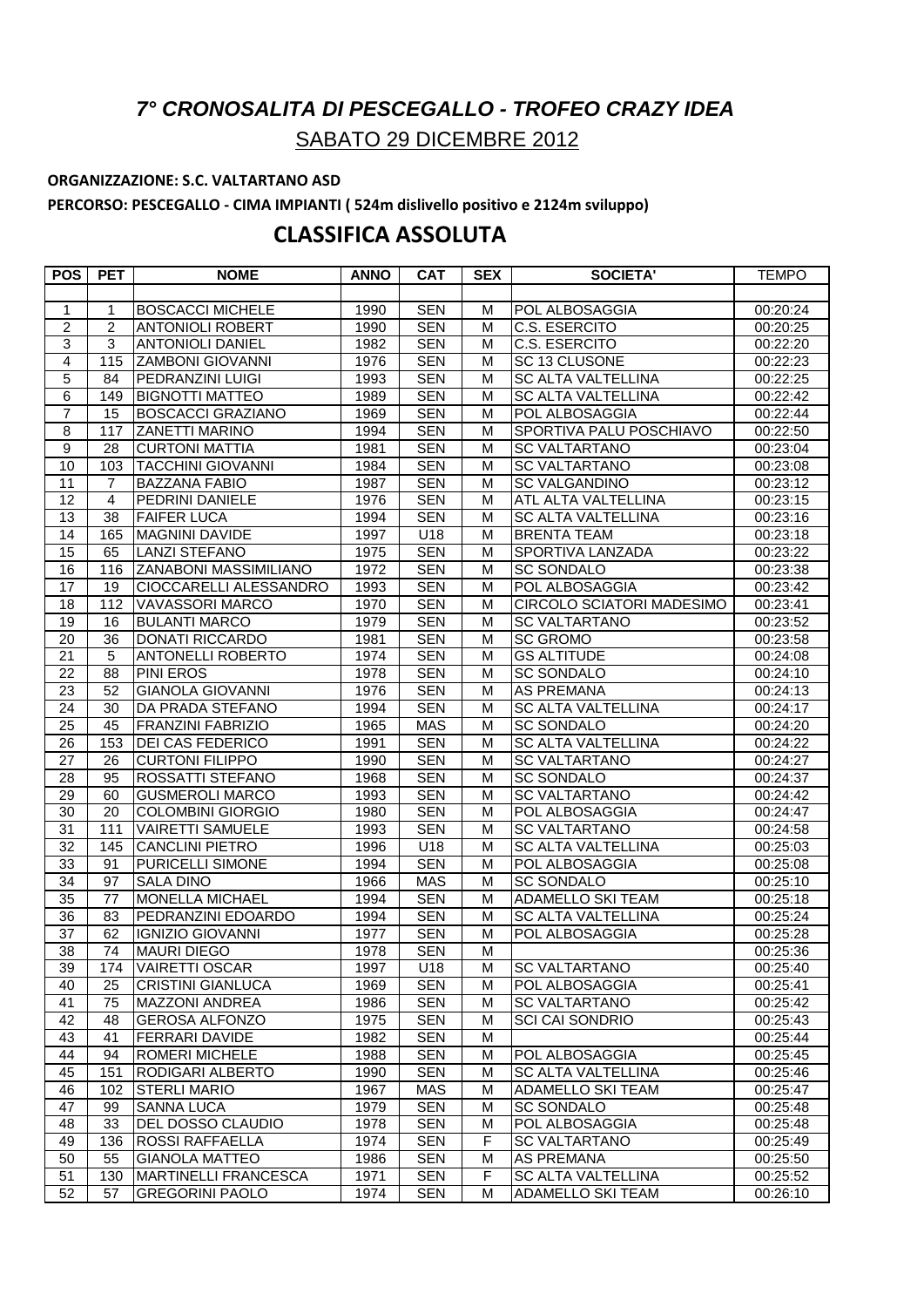| 53              |                 | 150 CORAZZA MATTEO                                     | 1997         | U18                      | м      | <b>SC VALTARTANO</b>                         | 00:26:12             |
|-----------------|-----------------|--------------------------------------------------------|--------------|--------------------------|--------|----------------------------------------------|----------------------|
| 54              | 175             | <b>ZUGNONI DAVIDE</b>                                  | 1996         | U18                      | м      | <b>SC VALTARTANO</b>                         | 00:26:16             |
| 55              | 70              | <b>MARANTA MAURIZIO</b>                                | 1991         | <b>SEN</b>               | M      | <b>SC VALTARTANO</b>                         | 00:26:20             |
| 56              | 39              | <b>FAZZINI CARLO</b>                                   | 1983         | <b>SEN</b>               | M      | <b>AS PREMANA</b>                            | 00:26:22             |
| 57              | 51              | <b>GIANOLA DOMENICO</b>                                | 1986         | <b>SEN</b>               | м      | AS PREMANA                                   | 00:26:23             |
| 58              | 63              | <b>LANDI GIANLUCA</b>                                  | 1968         | <b>SEN</b>               | М      | <b>SC VALTARTANO</b>                         | 00:26:29             |
| 59              | 8               | <b>BELOTTI LUCIANO</b>                                 | 1968         | <b>SEN</b>               | м      | POL ALBOSAGGIA                               | 00:26:33             |
| 60              | 141             | <b>LIVER MATTEO</b>                                    | 1978         | <b>SEN</b>               | м      | SPORTIVA PALU POSCHIAVO                      | 00:27:12             |
| 61              | 105             | <b>TAGLIABUE MATTEO</b>                                | 1987         | <b>SEN</b>               | M      | <b>SC CANTU'</b>                             | 00:27:18             |
| 62              | 6               | <b>BANA FRANCESCO</b>                                  | 1977         | <b>SEN</b>               | M      | <b>SC VALTARTANO</b>                         | 00:27:22             |
| 63              | 44              | <b>FOGNINI MARZIO</b>                                  | 1967         | <b>MAS</b>               | м      | <b>SC VALTARTANO</b>                         | 00:27:23             |
| 64              | 54              | <b>GIANOLA LEONARDO</b>                                | 1980         | <b>SEN</b>               | M      | <b>AS PREMANA</b>                            | 00:27:30             |
| 65              | 9               | <b>BELTRAMINI MAURIZIO</b>                             | 1976         | <b>SEN</b>               | м      | POL ALBOSAGGIA                               | 00:28:01             |
| 66              | 134             | ROCCA SILVIA                                           | 1983         | <b>SEN</b>               | F      | SC ALTA VALTELLINA                           | 00:28:02             |
| 67              | 40              | <b>FAZZINI MAURO</b>                                   | 1978         | <b>SEN</b>               | м      | <b>AS PREMANA</b>                            | 00:28:03             |
| 68              | 90              | <b>PROH RUDY</b>                                       | 1950         | <b>MAS</b>               | м      | POL ALBOSAGGIA                               | 00:28:06             |
| 69              | 139             | <b>BARDEA SILVIO</b>                                   | 1996         | U18                      | M      | SPORTIVA LANZADA                             | 00:28:09             |
| $\overline{70}$ | 67              | <b>LONGHI GIACOMO</b>                                  | 1989         | <b>SEN</b>               | M      | <b>SC CANTU'</b>                             | 00:28:11             |
| $\overline{71}$ | 93              | <b>RATTI DOMENICO</b>                                  | 1986         | <b>SEN</b>               | M      | <b>AS PREMANA</b>                            | 00:28:12             |
| 72              | 24              | <b>COSTA EZIO</b>                                      | 1972         | <b>SEN</b>               | м      | SPORTIVA PALU POSCHIAVO                      | 00:28:14             |
| 73              | 82              | <b>PASSINI RETO</b>                                    | 1972         | <b>SEN</b>               | M      | SPORTIVA PALU POSCHIAVO                      | 00:28:16             |
| 74              | 179             | <b>MARCONI ANDREA</b>                                  | 1963         | <b>MAS</b>               | м      | POL ALBOSAGGIA                               | 00:28:21             |
| 75              | 92              | RAMPONI TIZIANO                                        | 1975         | <b>SEN</b>               | M      | POL ALBOSAGGIA                               | 00:28:23             |
| 76              | 110             | <b>VAIRETTI DANIELE</b>                                | 1963         | <b>MAS</b>               | м      | <b>SC VALTARTANO</b><br><b>SC VALTARTANO</b> | 00:28:25             |
| 77              | 22              | <b>CORAZZA ROBERTO</b>                                 | 1966         | <b>SEN</b>               | M      |                                              | 00:28:28             |
| 78<br>79        | 106<br>113      | <b>TICOZZELLI GRAZIANO</b><br><b>VAVASSORI STEFANO</b> | 1962<br>1975 | <b>SEN</b><br><b>SEN</b> | M<br>м | CIRCOLO SCIATORI MADESIMO                    | 00:28:29<br>00:28:31 |
| 80              | $\overline{72}$ | <b>MARTINOLI MARCO</b>                                 | 1968         | <b>SEN</b>               | м      | POL ALBOSAGGIA                               | 00:28:32             |
| 81              | 66              | LIGARI ARMANDO                                         | 1959         | <b>MAS</b>               | м      | <b>AS PREMANA</b>                            | 00:28:33             |
| 82              | 98              | <b>SANNA EMANUELE</b>                                  | 1995         | <b>SEN</b>               | M      | SC ALTA VALTELLINA                           | 00:28:34             |
| 83              | 147             | <b>COMPAGNONI GIULIA</b>                               | 1996         | U18                      | F      | <b>SC ALTA VALTELLINA</b>                    | 00:28:35             |
| 84              | 123             | <b>COMPAGNONI ELISA</b>                                | 1990         | <b>SEN</b>               | F      | <b>SC ALTA VALTELLINA</b>                    | 00:28:37             |
| 85              | 109             | <b>TRIANGELI LUCA</b>                                  | 1982         | <b>SEN</b>               | M      | POL ALBOSAGGIA                               | 00:28:39             |
| 86              | 68              | <b>LUZZI FABIAN</b>                                    | 1976         | <b>SEN</b>               | м      | <b>AS PREMANA</b>                            | 00:28:40             |
| $\overline{87}$ | 86              | PIASINI DARIO                                          | 1950         | <b>MAS</b>               | М      | POL ALBOSAGGIA                               | 00:28:41             |
| 88              | 29              | <b>CUSINI FRANCO</b>                                   | 1990         | <b>SEN</b>               | м      | <b>SC SONDALO</b>                            | 00:28:42             |
| 89              | 59              | <b>GUSMEROLI CORRADO</b>                               | 1970         | <b>SEN</b>               | M      | <b>SC VALTARTANO</b>                         | 00:28:43             |
| 90              | 64              | <b>LANDI LUIGI</b>                                     | 1967         | <b>MAS</b>               | м      |                                              | 00:28:46             |
| 91              | 164             | <b>LEONI FRANCESCO</b>                                 | 1995         | U18                      | M      | POL ALBOSAGGIA                               | 00:29:10             |
| 92              | 108             | <b>TONIATTI MATTEO</b>                                 | 1995         | <b>SEN</b>               | M      | <b>SC ALTA VALTELLINA</b>                    | 00:29:11             |
| 93              | 131             | <b>MORASCHINELLI LUCIA</b>                             | 1975         | SEN                      | F      | POL ALBOSAGGIA                               | 00:29:12             |
| 94              | 73              | <b>MATIUSSI FABIO</b>                                  | 1968         | <b>SEN</b>               | М      | POL ALBOSAGGIA                               | 00:29:13             |
| 95              | 101             | <b>SPINI GABRIELE</b>                                  | 1968         | <b>SEN</b>               | м      | POL ALBOSAGGIA                               | 00:29:18             |
| 96              | 76              | <b>MELE' LUCA</b>                                      | 1988         | <b>SEN</b>               | М      | POL ALBOSAGGIA                               | 00:29:19             |
| 97              | 50              | <b>GIANOLA ANGELO</b>                                  | 1983         | <b>SEN</b>               | M      | <b>AS PREMANA</b>                            | 00:29:24             |
| 98              | 87              | PIGHETTI GIACOMO                                       | 1980         | <b>SEN</b>               | M      | <b>SC VALTARTANO</b>                         | 00:29:30             |
| 99              | 49              | <b>GIANATTI MARCO</b>                                  | 1980         | <b>SEN</b>               | M      | <b>SC VALTARTANO</b>                         | 00:29:35             |
| 100             | 107             | <b>TODESCHINI SIMONE</b>                               | 1983         | <b>SEN</b>               | M      | <b>AS PREMANA</b>                            | 00:30:00             |
| 101             | 78              | <b>SPINI CRISTIAN</b>                                  | 1984         | <b>SEN</b>               | M      | POL ALBOSAGGIA                               | 00:30:12             |
| 102             | 85              | PEDRONCELLI GIACOMO                                    | 1964         | <b>MAS</b>               | M      | CIRCOLO SCIATORI MADESIMO                    | 00:30:16             |
| 103             | 17              | <b>CASSINA MARCO</b>                                   | 1972         | <b>SEN</b>               | M      | CAO COMO                                     | 00:30:20             |
| 104             | 79              | <b>NOSEDA ANDREA</b>                                   | 1964         | <b>MAS</b>               | М      | CAO COMO                                     | 00:30:29             |
| 105             | $\overline{12}$ | <b>BIFFI DANIELE</b>                                   | 1973         | <b>SEN</b>               | M      | <b>GS ALTITUDE</b>                           | 00:30:32             |
| 106             | $\overline{31}$ | DE LORENZI MATTEO                                      | 1994         | <b>SEN</b>               | M      | <b>SC ALTA VALTELLINA</b>                    | 00:30:34             |
| 107             | 100             | <b>SCENINI CRISTIAN</b>                                | 1975         | <b>SEN</b>               | M      | POL ALBOSAGGIA                               | 00:30:38             |
| 108             | 23              | <b>CORNAGGIA PIERANGELO</b>                            | 1970         | <b>SEN</b>               | M      | <b>RASURA</b>                                | 00:30:42             |
| 109             | 46              | <b>FRANZINI GIACOMO</b>                                | 1972         | <b>SEN</b>               | M      | <b>GROSIO</b>                                | 00:30:53             |
| 110             | 69              | <b>MAINETTI FAUSTO</b>                                 | 1964         | <b>MAS</b>               | м      |                                              | 00:30:56             |
| 111             | 126             | <b>FRIGIERE STEPHANIE</b>                              | 1985         | <b>SEN</b>               | F      | <b>SC VALTARTANO</b>                         | 00:31:07             |
| 112             | 118             | <b>PAGANONI REMO</b>                                   | 1971         | <b>SEN</b>               | м      | POL ALBOSAGGIA                               | 00:31:13             |
| 113             | 89              | POMONI DIEGO                                           | 1986         | <b>SEN</b>               | M      | <b>AS PREMANA</b>                            | 00:31:23             |
| 114             | 14              | <b>BOHRER OLIVIER</b>                                  | 1975         | <b>SEN</b>               | M      | <b>GS ALTITUDE</b>                           | 00:31:40             |
| 115             | 61              | <b>GUSMEROLI MASSIMO</b>                               | 1969         | <b>SEN</b>               | M      | <b>SC VALTARTANO</b>                         | 00:32:24             |
| 116             | 42              | <b>FIORI MARCO</b>                                     | 1969         | <b>SEN</b>               | M      | <b>SC VALTARTANO</b>                         | 00:33:01             |
| 117             | 53              | <b>GIANOLA IVAN</b>                                    | 1974         | <b>SEN</b>               | M      | AS PREMANA                                   | 00:33:16             |